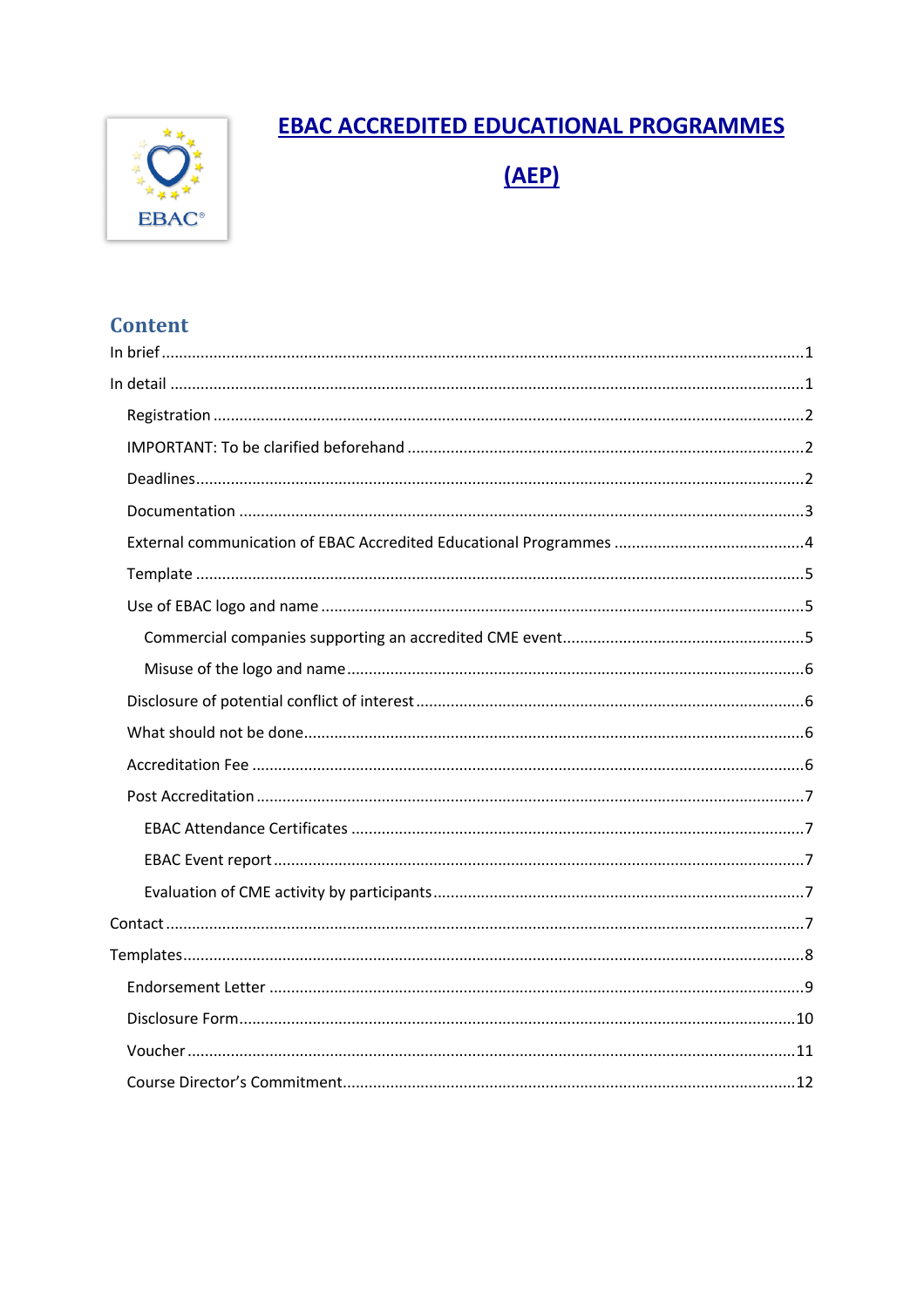# **In brief**

A satellite symposium describes a historical format consisting of a symposium or presentation which takes place outside the main programme of a major meeting of a scientific organization. The main characteristic of a satellite is that the sponsor(s) take(s) full responsibility for the event, including the selection of content and speakers. This means that from a legal point of view a satellite is part of the corporate communication of the sponsor(s).

EBAC does not accredit satellite symposia. EBAC may accredit so called "Accredited Educational Programmes (AEP)" in the context of the congress of a scientific society or professional union. An AEP has to be organized by a scientific or academic organization/institution, which appoints the course director and takes responsibility for the quality and independence of content and presentation. AEP's cannot be part of the corporate communication of the sponsor(s), i.e. no advertisement/announcement of the event or display of webcasts at the congress booth etc.<sup>1</sup>

Sponsoring occurs on the basis that the AEP will officially be announced by the organizer of the main congress, and the sponsor has no right to take any influence on selection of topics, content, speakers and mode of presentation.

# **In detail**

An EBAC Accredited Educational Programme is:

- $\checkmark$  organised by a scientific/ academic institution (university, medical professional society, teaching hospital) which is called the CME Provider.
- $\checkmark$  developed under the responsibility of a Course Director appointed in the corresponding Endorsement Letter, issued by the scientific institution which is formally registered as a CME Provider
- $\checkmark$  supported by a grant from commercial sponsor(s) under the conditions outlined above.
- $\checkmark$  The scientific programme of the AEP must be balanced and placed in a general context. A critical appraisal of the subject matter(s) adds greatly to the educational value of the programme. Uncritical and/or biased presentations of study results are not acceptable.

 $1$  EBAC Policy Statement and Accreditation Rules, confirmed by the EBAC Advisory Committee on January 28<sup>th</sup>, 2011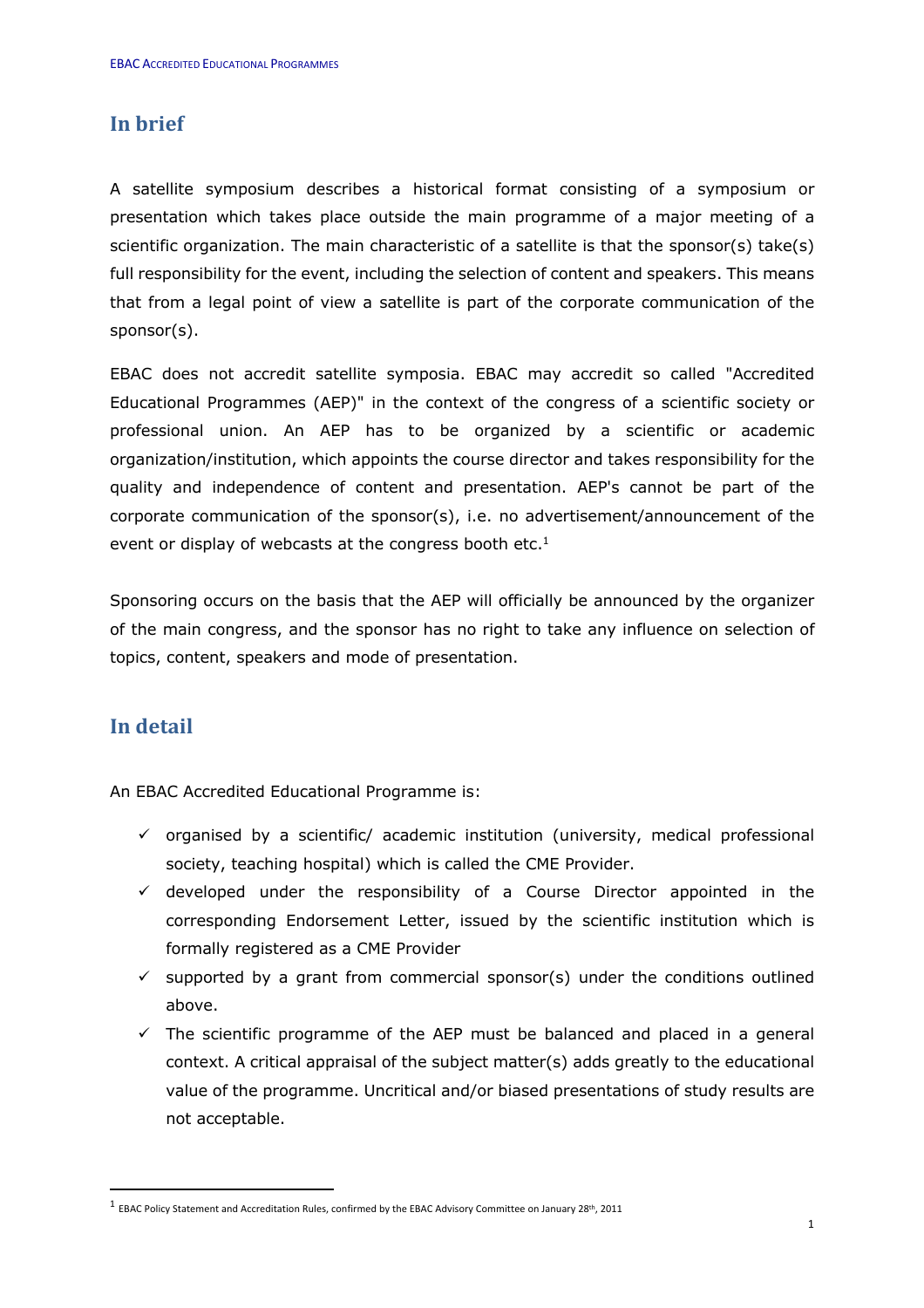## **Registration**

The accreditation process is performed on-line on the EBAC website:

https://services.ebac-cme.org/app/EBACMgmt

There are 2 forms to be completed on-line:

**The Registration Form**: to register the Scientific Institution responsible for the scientific content of the programme.

**The Application Form**: which describes the educational programme itself.

## **IMPORTANT:** To be clarified beforehand

It is within the discretion of the Congress Organization department to decide on allowance of AEPs at their events. Therefore, a close and early collaboration between CME Provider, the Congress organizer and EBAC is recommended. Please note as most promotional materials also require approval from the Congress Organization department it is necessary to include them into the planning process of an AEP.

Please provide the EBAC office with the name and contact details of the individual person in charge on behalf of the Congress organization.

## **Deadlines**

EBAC recommends to submit your programme 3 to 4 months before the event takes place and in any case no later than 8 weeks before. **BUT**: the submission has to be compliant with the deadlines required by the Congress Organization department also. It is within the responsibility of the CME Provider to take care of the deadlines.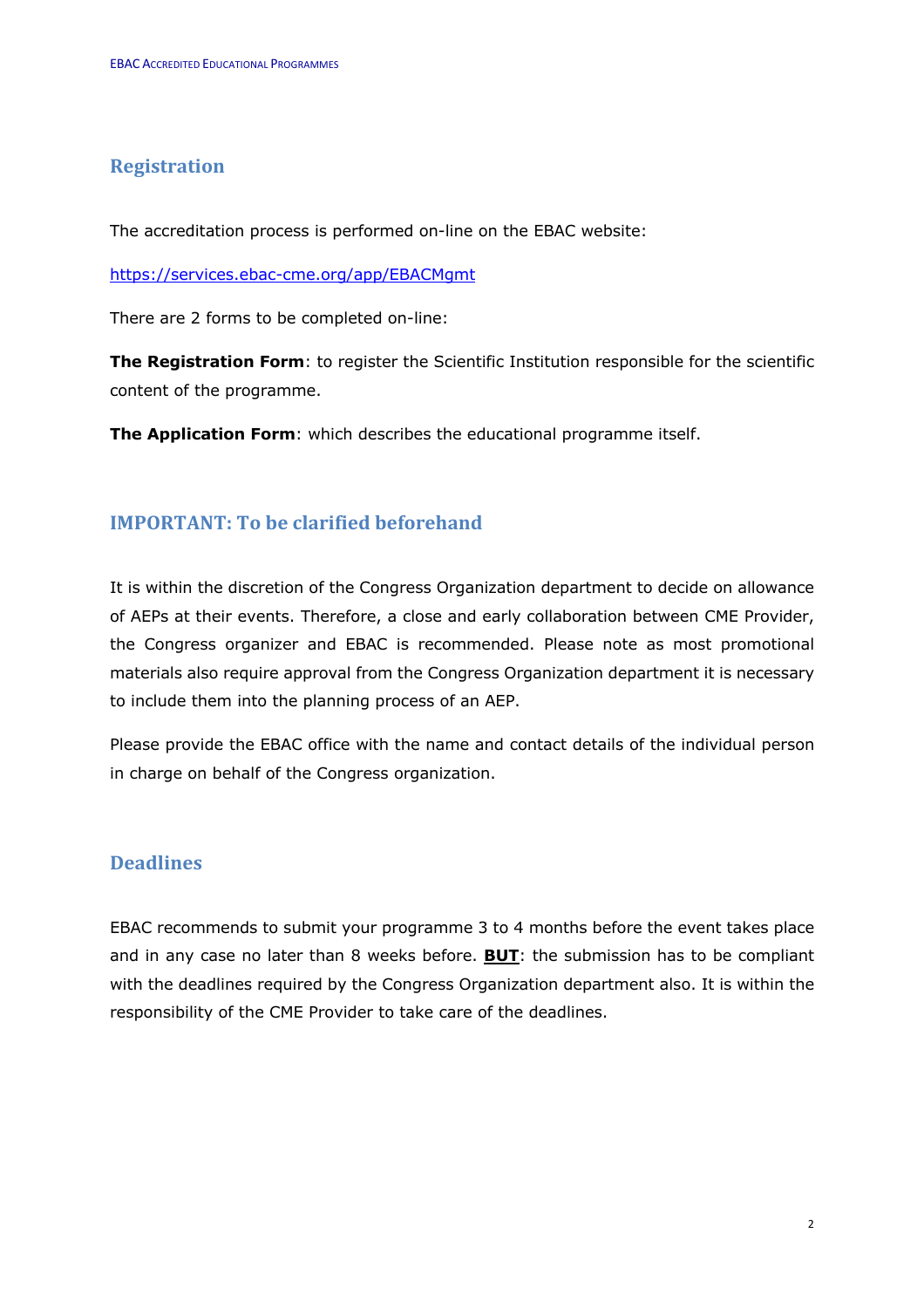## **Documentation**

**Please note: all templates are available on-line on the EBAC website in the section "Documents Library". Promotional materials (printed and electronic) need approval by EBAC.**

| 1                       | <b>Event Programme</b> Must contain event date(s), session(s) timing, topics and    |  |
|-------------------------|-------------------------------------------------------------------------------------|--|
|                         | speakers name (to be attached to the application form before submitting the         |  |
|                         | AEP for EBAC accreditation)                                                         |  |
| $\overline{\mathbf{2}}$ | Faculty List Must contain First name, Family name, Institutional Affiliation,       |  |
|                         | Country (to be attached to the application form before submitting the AEP for       |  |
|                         | EBAC accreditation)                                                                 |  |
| 3                       | <b>Endorsement Letter</b> should be provided by the CME Provider, in which it takes |  |
|                         | responsibility for the content of the programme, and appoints a Scientific          |  |
|                         | <b>Director</b> for the course. (to be attached to the application form before      |  |
|                         | submitting the AEP for EBAC accreditation)                                          |  |
|                         | <b>EBAC disclosure form</b> This document should be completed and signed by each    |  |
| 4                       | speaker/ chairman participating in the EBAC AEP, will be kept on file by the CME    |  |
|                         | provider and must be send to the EBAC office after the AEP took place.              |  |
| 5                       | <b>Course Director's Commitment</b> This document describes the Course              |  |
|                         | Director's responsibilities with regards to the educational programme. It should    |  |
|                         | be completed, signed and attached in electronic format to the EBAC application      |  |
|                         | form. The original should be sent by post to the EBAC Office                        |  |
|                         |                                                                                     |  |
|                         | Contract in written between provider and sponsor, confirming the                    |  |
| 6                       | conditions for financial support as outlined above (does only be presented on       |  |
|                         | demand).                                                                            |  |
|                         | Any letters and follow-up documents concerning a problem or complaint related       |  |
| 7                       | to the industry commercial support of the accredited CME activity.                  |  |
|                         | Once accredited as an EBAC AEP its on-line presentation should be compliant         |  |
| 8                       | with the EBAC requirements.                                                         |  |
| 9                       | There is no official EBAC template for AEPs (except ESC Congresses) but there       |  |
|                         | are mandatory data that should be displayed on all promotional materials            |  |
|                         | (printed and electronic) (see page 5)                                               |  |
| 10                      | A Poster or a screen bearing the EBAC logo and the Scientific Institution (CME      |  |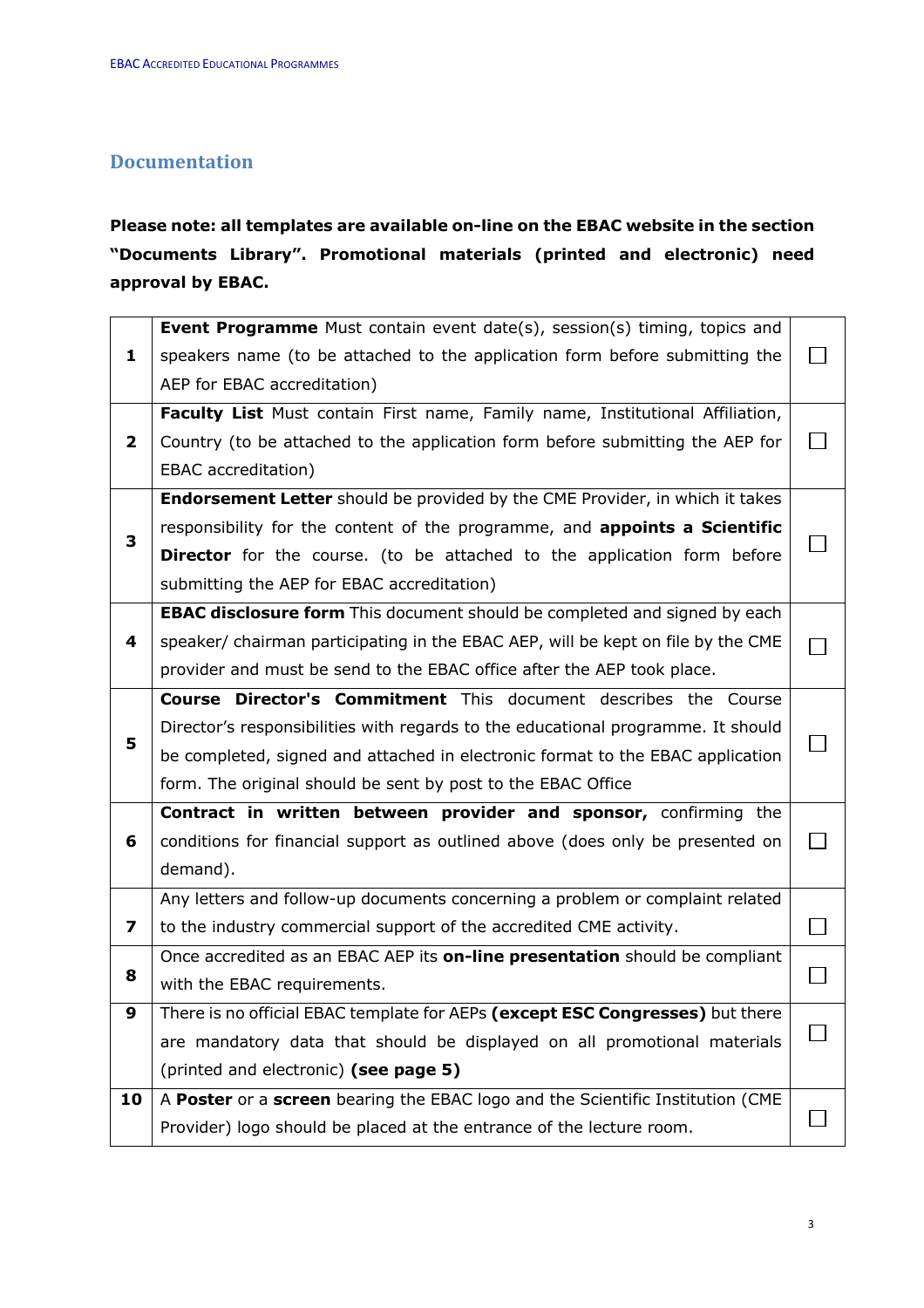## **External communication of EBAC Accredited Educational Programmes**

# **Always use the same phrasing as on the approved template, in case you refer to EBAC or EBAC CME points in other sections of your printed materials.**

Once accredited, the programme must be announced as an "EBAC ACCREDITED SATELLITE SYMPOSIUM HELD DURING [enter Congress name]".

# **The EBAC standard text on disclosure must be printed inside promotional/ printed materials concerning the accredited event.**

"In compliance with EBAC guidelines, all speakers/ chairpersons participating in this programme have disclosed or indicated potential conflicts of interest which might cause a bias in the presentations. The Organizing Committee/Course Director is responsible for ensuring that all potential conflicts of interest relevant to the event are declared to the audience prior to the CME activities."

# **The Accreditation Statement should always be printed together with the EBAC logo**

"This programme is accredited by the European Board for Accreditation of Continuing Education for Health Professionals (EBAC) for "xx" hour(s) of external CME credit(s); Each participant should claim only those hours of credit that have actually been spent in the educational activity.

# **The EBAC text on disclosure should be included in the course's programme/ course books / syllabus:**

"In compliance with EBAC guidelines, all speakers/ chairpersons participating in this programme have disclosed or indicated potential conflicts of interest that might cause a bias in the presentations. The Organizing Committee is responsible for ensuring that all potential conflicts of interest relevant to the event are declared to the audience prior to the CME activities."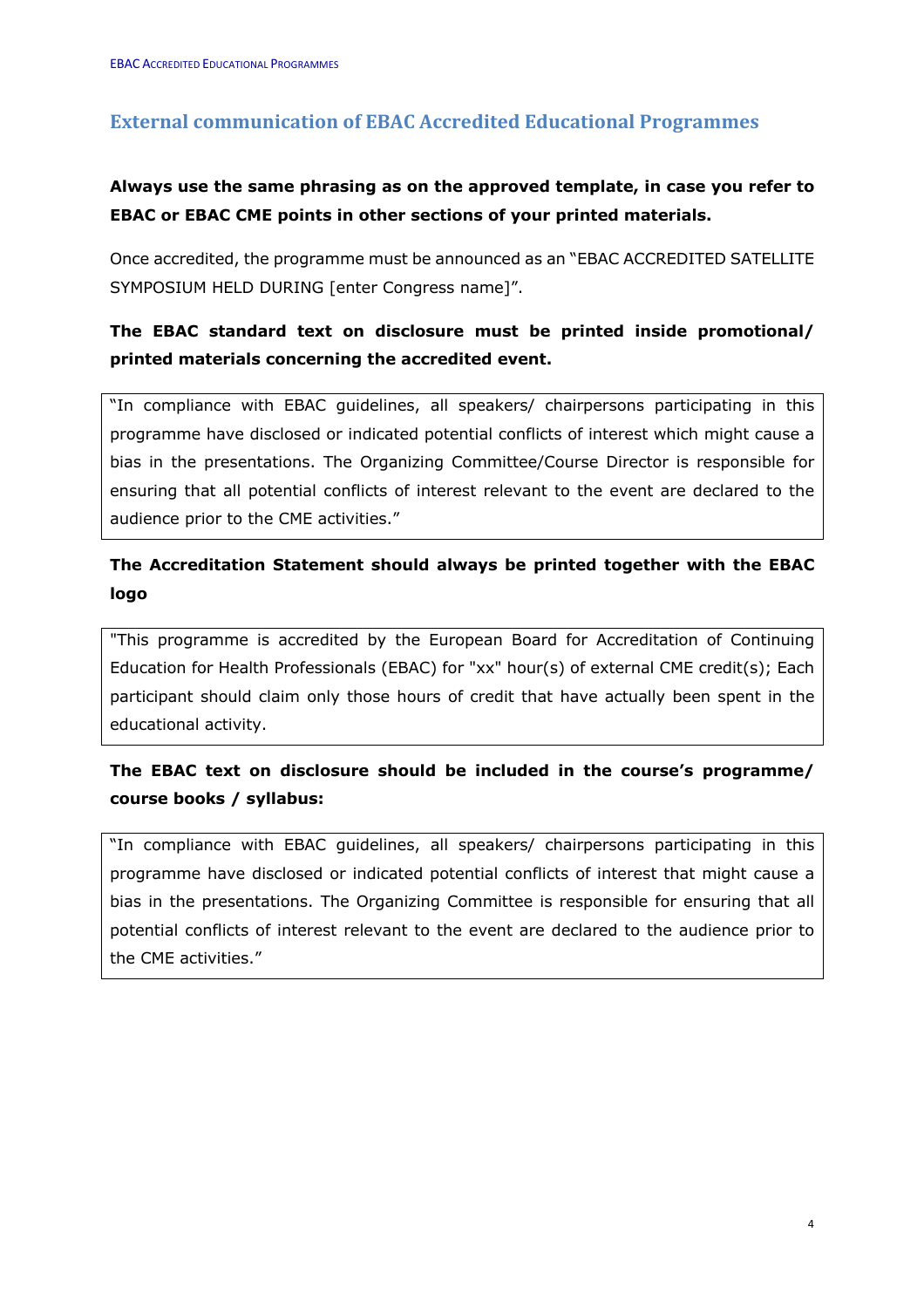# **Template**

There is no official EBAC template for AEPs (except for ESC Congresses) but the following information are mandatory and should be displayed on all promotional materials (printed and electronic):

- $\checkmark$  Title: EBAC ACCREDITED SATELLITE SYMPOSIUM HELD DURING [enter Congress name]
- $\checkmark$  Date + Venue
- $\checkmark$  Logo of the CME provider + organized by XXX + Course Director: XXX
- $\checkmark$  Logo of the Congress
- $\checkmark$  EBAC logo + Accreditation Statement
- $\checkmark$  Logo of the Sponsor + EBAC text on disclosure + amendment "supported by an unrestricted educational grant from XXX"
- $\checkmark$  Content + Speakers

## **Use of EBAC logo and name**

- The logo can only be used by the CME provider of the accredited CME activity and on on the promotional and the course support materials for the accredited CME activity **only**.
- **The EBAC logo must appear:**
	- $\checkmark$  Together with the accreditation statement
	- $\checkmark$  On the Event Programme
	- ü **On the EBAC Certificate of Attendance**
	- ü **On the EBAC Disclosure Form**
	- ü **On the EBAC Standard Evaluation Form**

#### **Commercial companies supporting an accredited CME event**

The EBAC logo shall never be associated or placed in proximity, to a logo, sign or the name of any commercial company associated with the healthcare industry. All association of the logo with a commercial product, drug or medical device is not acceptable. It is the responsibility of the provider to prevent this from happening.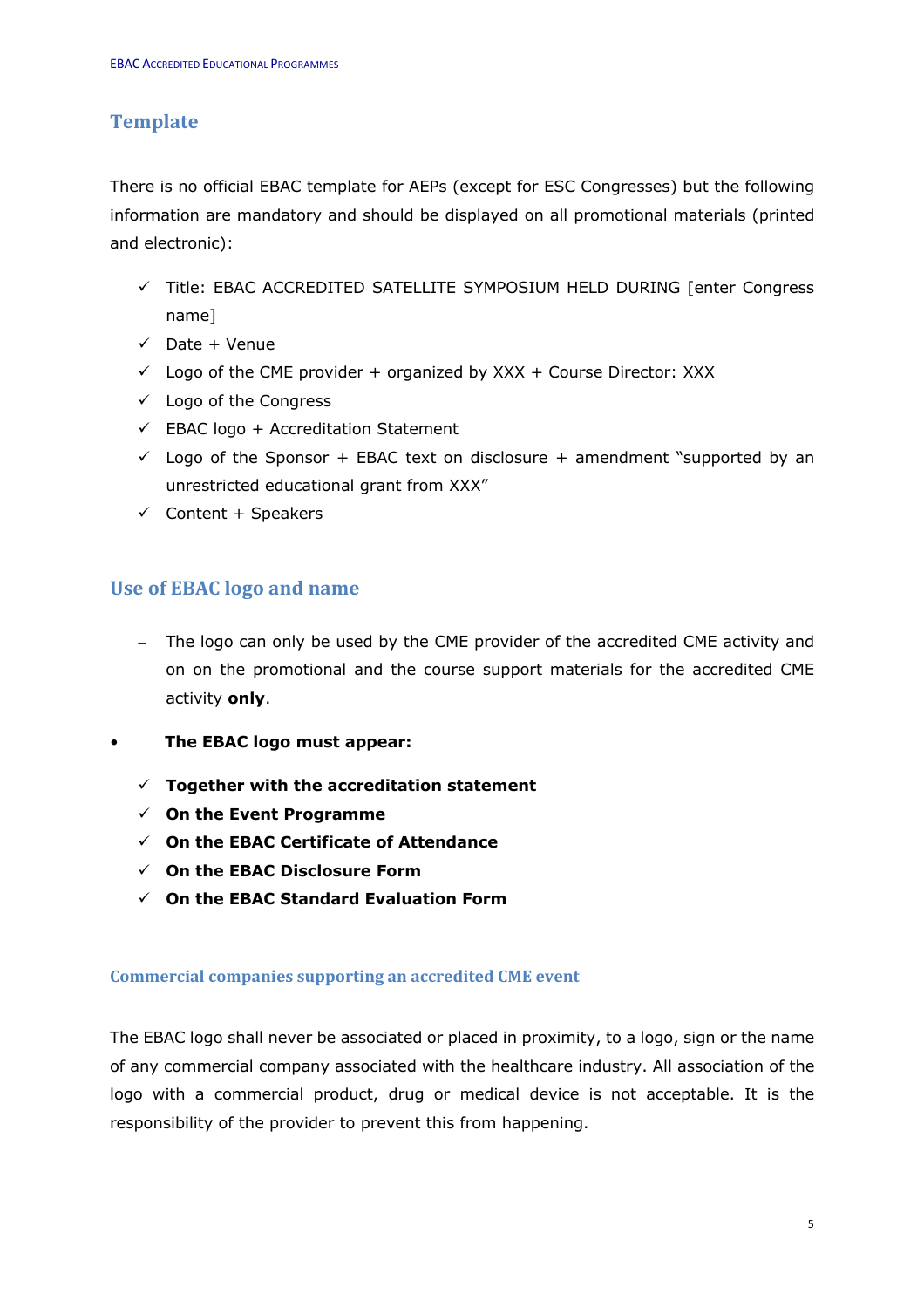#### **Misuse of the logo and name**

Misuse of the logo and name will lead to the withdrawal of the EBAC accreditation.

### **Disclosure of potential conflict of interest**

Potential conflict of interest must be disclosed or indicated verbally by each speaker and included within the **2 first slides of his presentation**.

#### **What should not be done**

- $\checkmark$  Promote in any way the educational programme as a « XYZ company supported programme » or invite participants to « the symposium of the XYZ company ».
- $\checkmark$  Use of corporate colours, logos, visuals (publicity item pictures) in communication and publicity concerning the accredited programme.
- $\checkmark$  Use of items with corporate visuals during the programme (pens, banners, notepads, etc).
- $\checkmark$  Distribute invitations to the accredited CME programme on the financial sponsor's stand, in the Exhibition area.
- $\checkmark$  Commercial publicity is not allowed prior, during or after an EBAC Accredited Educational Programme (such as banners, pens, commercial logo...etc).

EBAC recommends sending any promotional materials (printed and electronic) bearing the EBAC logo and relating to EBAC Accredited Educational Programmes (programmes, invitations, posters, folders, abstract books…etc) for review and validation to the EBAC office.

## **Accreditation Fee**

The Accreditation fee is 1 300 EUR (+ 19% VAT) and is to be paid only once the accreditation has been successfully awarded.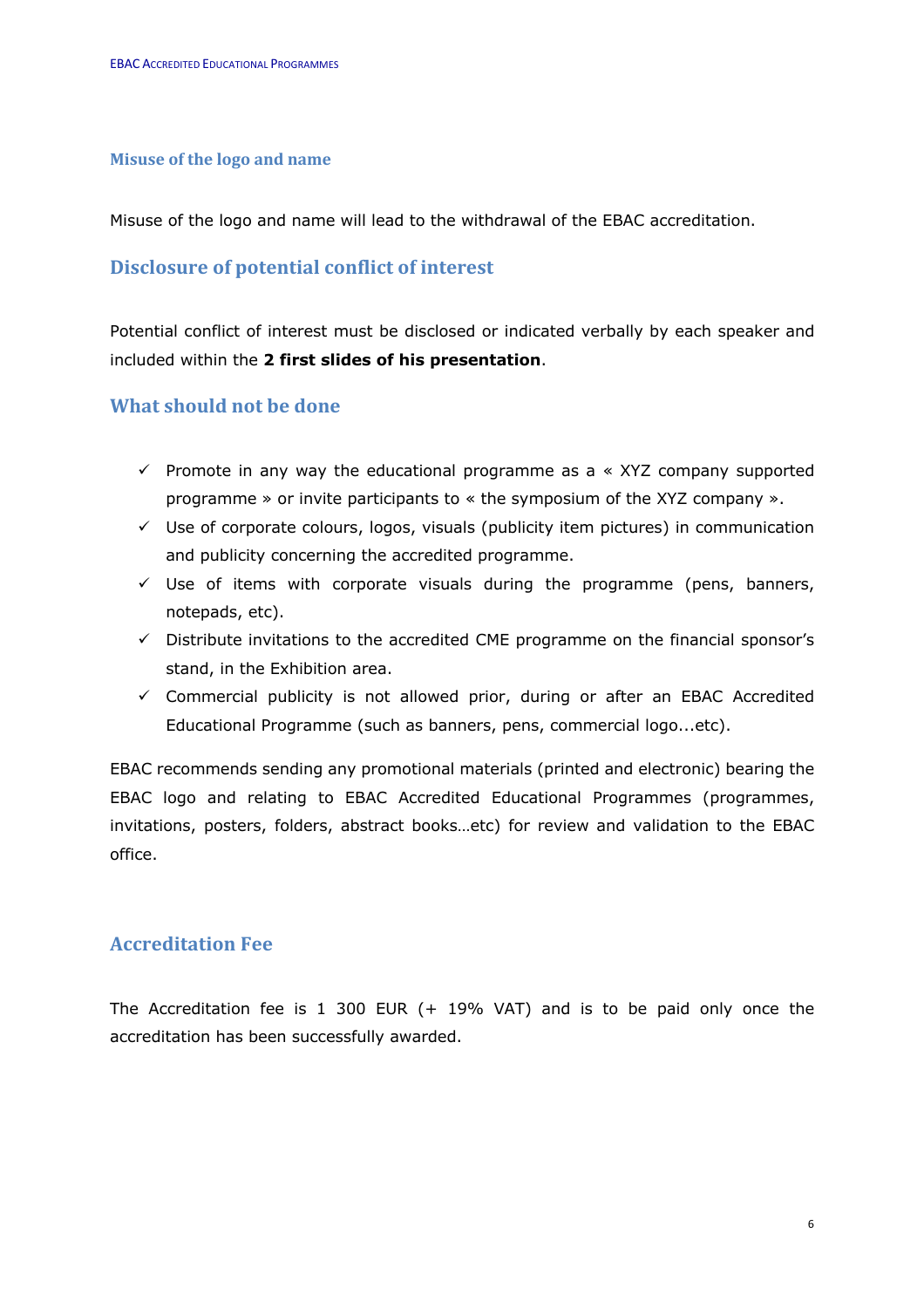## **Post Accreditation**

#### **EBAC Attendance Certificates**

#### **Distribution of CME certificates (EBAC Certificate of Attendance) will be organised**

**by the CME provider.** It is the CME Provider's responsibility to distribute individual CME certificates to participants and make sure that only participants who have effectively attended their programme obtain one single certificate with their name.

The EBAC Certificate of Attendance template bears the logo of the CME provider and the EBAC logo together with the EBAC accreditation statement. The template must be completed with the participants name, the individual gained number of CME points and must be signed by the appointed Course Director.

Several systems can be used by organisers to collect participants contact details (voucher, scanner…). In case that certificates are mailed to participants after the event, they should be sent in an envelope that must not carry the sponsor's name nor logo.

#### **EBAC** Event report

The **event report** of an AEP can easily be send to EBAC via Email.

You can use the EBAC event report template which can be found on the EBAC website.

#### **Evaluation of CME activity by participants**

At the end of every activity participants should complete evaluation forms. The use of the EBAC Standard Evaluation Form is recommended. The results have to be transmitted to EBAC as part of the event report after the accredited CME activity.

# **Contact**

For more information you are welcome to visit the EBAC website www.ebac-cme.org or contact the EBAC office via mail accreditation@ebac-cme.org or phone 0049 – 221 – 16 99 86 22.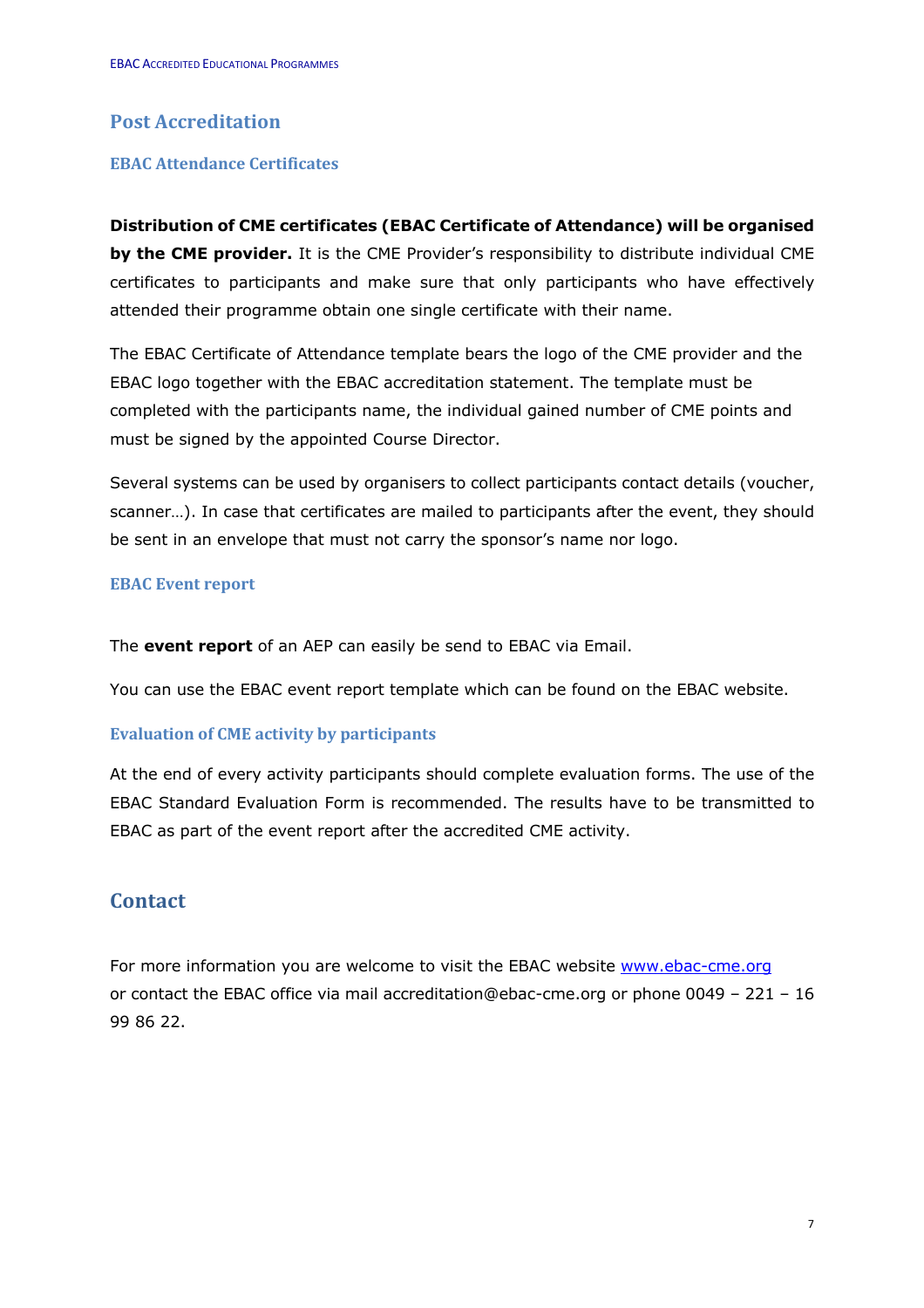# **Templates**

- $\checkmark$  Endorsement Letter
- ✓ Disclosure Form
- ← Course Director's Commitment
- √ Voucher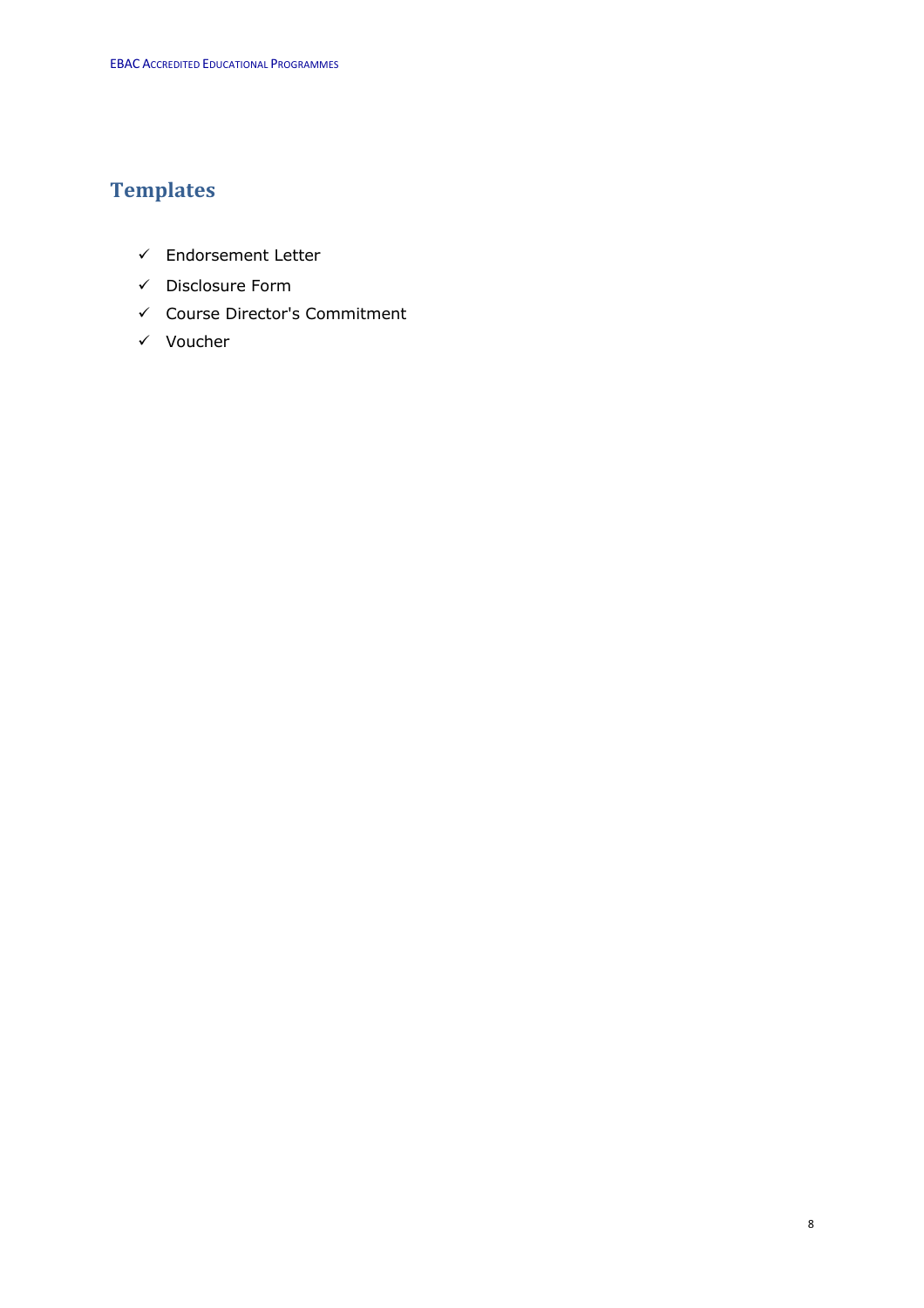## **Endorsement Letter**

Letterhead paper of "Scientific Institution/Society or University/Faculty or Teaching Hospital"

Place & date

**Letter of endorsement** 

To whom it may concern :

We. "Scientific Institution/Society or University/Faculty or Teaching Hospital Name". having supervised preparation of the programme, «title of the event» held on "date" in "city, country" quarantee and assume responsibility for its scientific and educational quality. We also guarantee the absence of influence on the programme of any commercial sponsor.

The responsibility for the preparation of the programme and organization of this CME activity has been delegated to Dr./ Pr. "name, affiliation, or clinical position if applicable" who is appointed as the CME programme Director.

On behalf of "Scientific Institution/Society or University/Faculty or Teaching Hospital Name":

"name, affiliation, or clinical position if applicable"

Signature:

> This document should be completed, signed and attached in electronic format to the EBAC application form. The original should be sent by post to the EBAC Office: Schanzenstr.36/Building 234, D- 51063 Koeln, Germany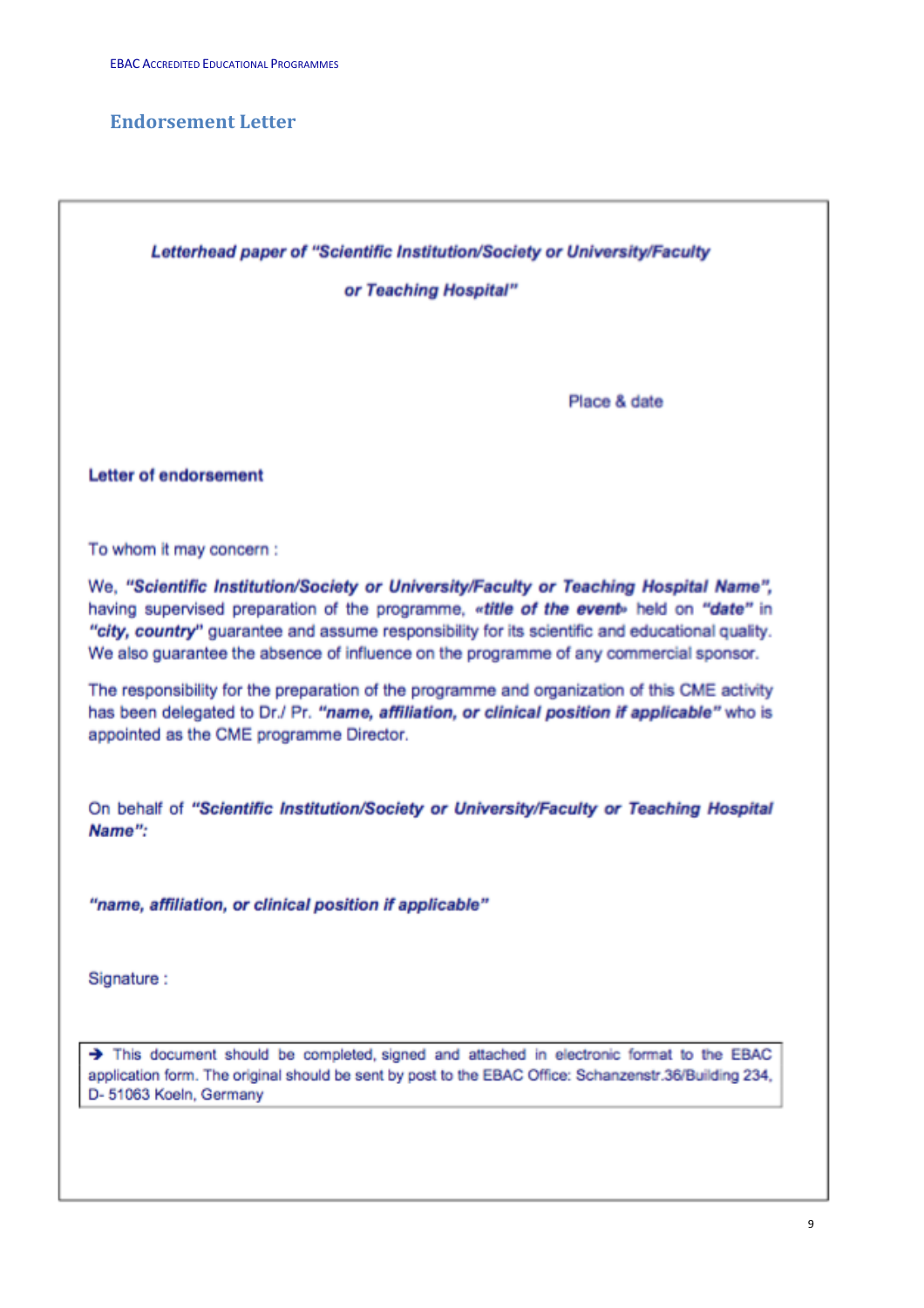# **Disclosure Form**

#### **IMPORTANT:**

Financial as well as non-financial **interests must be disclosed and indicated verbally by each speaker** according to the **"EBAC Rules for commercial support"** and **"Roles and Responsibilities of Providers".** Use of template slides, as provided on the EBAC website, is strongly recommended (http://www.ebac-cme.org/library/).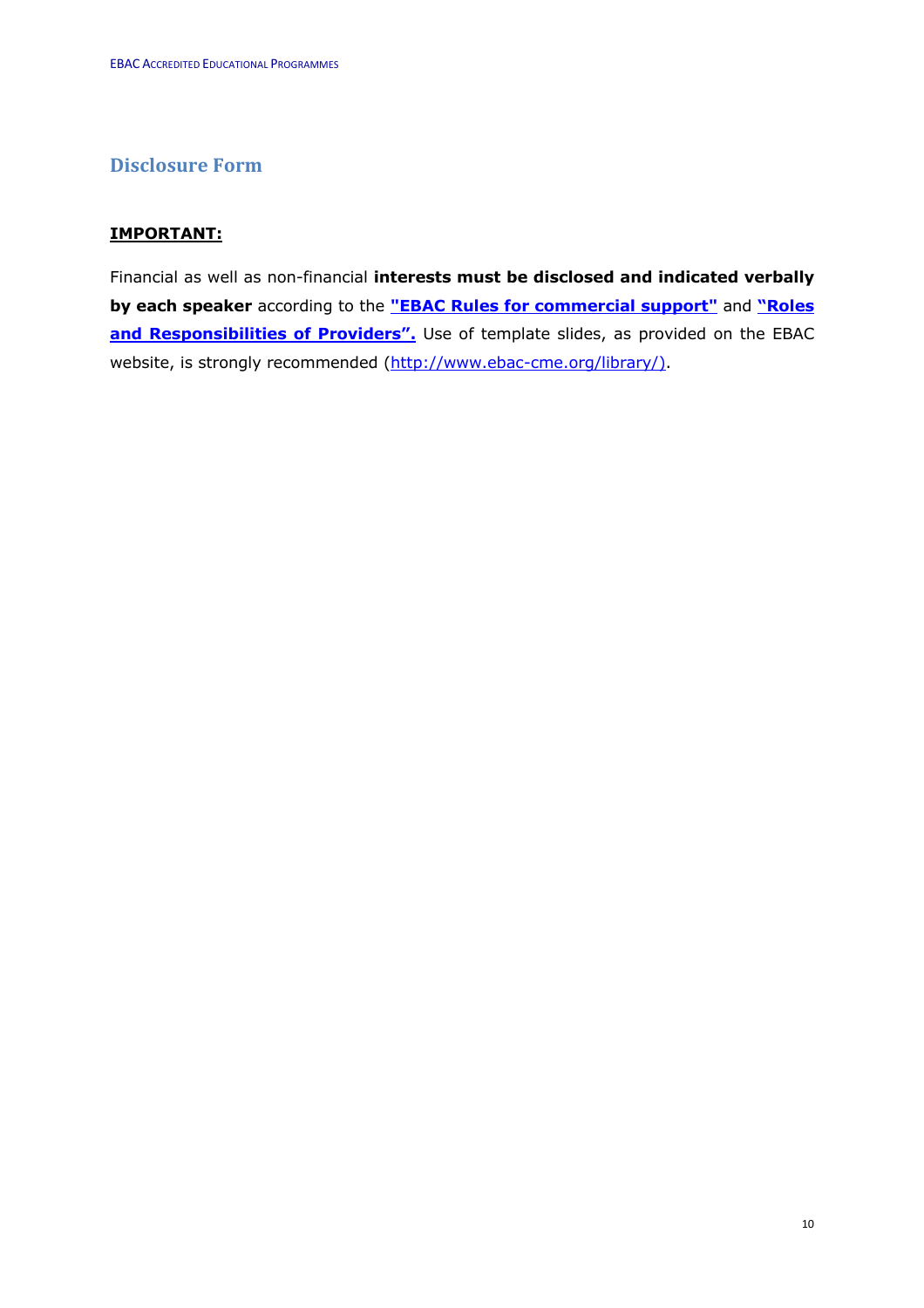# **Voucher**

**CME Provider** 

LOGO

(Scientific or academic entity)



**EBAC Accredited Educational Programme** 

## "NAME & DATE OF THE PROGRAMME"

Please fill in this form for your participation in the above mentioned programme in order to receive your EBAC Attendance Certificate.

| Title:  Last name:  First name: |
|---------------------------------|
|                                 |
|                                 |
|                                 |
| Postal Code:  City:  Country:   |
| Phone:  Fax:  Email:            |
|                                 |
|                                 |